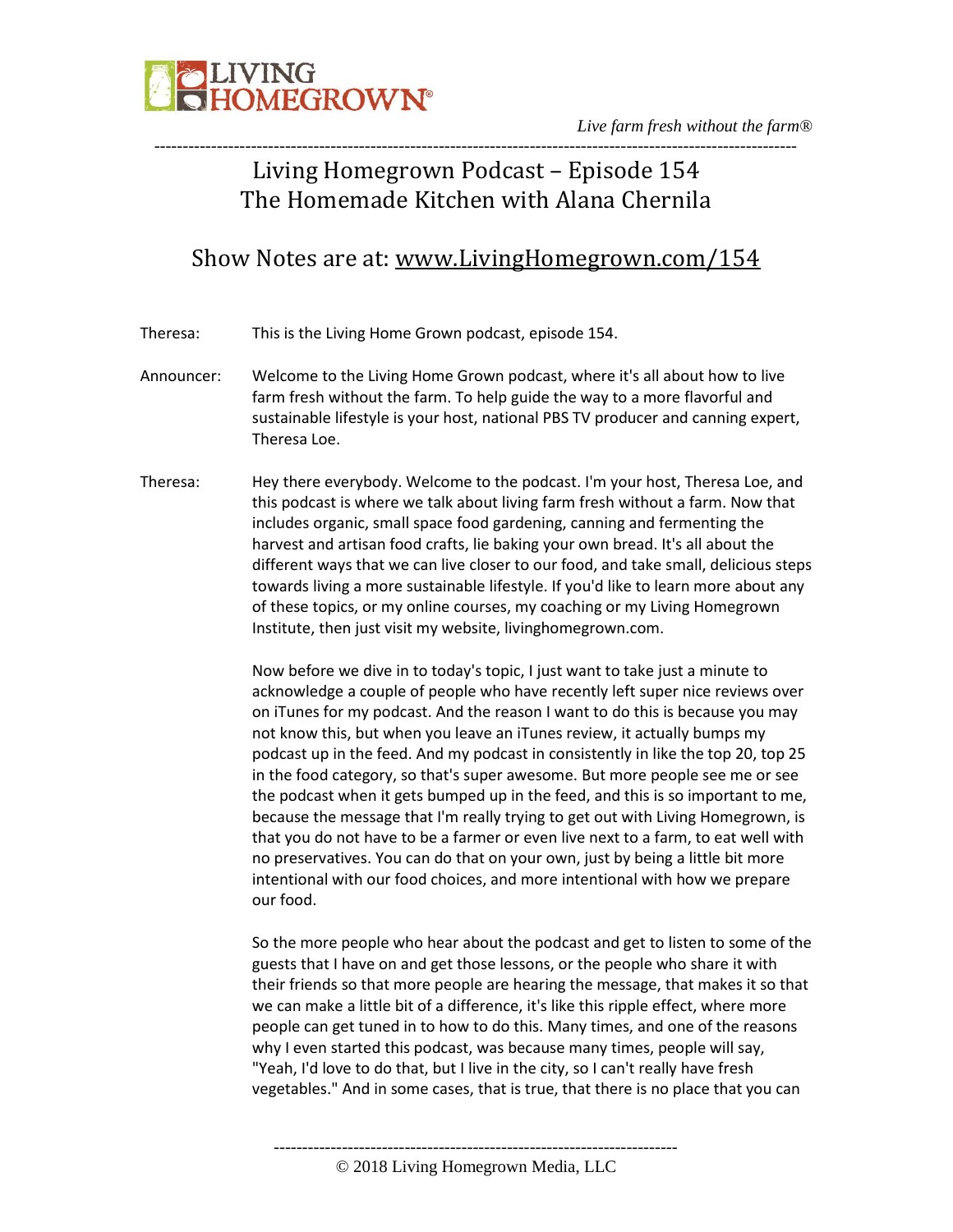

just walk down the street and get fresh vegetables. But that doesn't mean that you can't grow it yourself, even if you only have a balcony. You can grow a lot of things.

-----------------------------------------------------------------------------------------------------------------

So that is one of the reasons why I started this podcast, and I'm really on a mission now to get as many people as possible to learn about the podcast, so that they can be turned on to some of the guests that I have on, and learn different skills and tips that can help you, or help other people that might be listening, to just get another step closer to being a little bit more sustainable with how we live. Maybe try a recipe that's from scratch for the first time, to replace something that we had been purchasing before that was in a processed form. Any little thing that we can do, or any little tip that we can take on in our life, an absolutely make a difference.

So that was a long-winded thing to say, that whenever someone makes a review, or writes a review over on iTunes, it does bump me up in the feed. So I'm going to start giving shout-outs to some of you who have been leaving me really awesome and heartfelt reviews. I absolutely love it, and I just wanted you to know that I read every single one. So the first shout-out is to Emily Gate, and Emily wrote,, "This has been such an amazing podcast to listen to. If you are new to homesteading or very experienced, there is something for everyone. I just subscribed and now downloading them all. I love that it's easy to listen to. Helps me dream and plan for our own homestead. Thank you for such a brilliant podcast. I will definitely recommend this to friends."

Thank you Emily so much, I really appreciate that review. That just means the world to me. And then I have another review here from Budgy Lover 59. Isn't it funny how we have to come up with some really unusual name for our reviews on iTunes, it's so funny. So I don't know your real name, but to Budgy Lover 59, they wrote, "I started listening to podcasts about a year ago, but hadn't been able to find a gardening podcast that I enjoyed, until now. While mulching my garden yesterday, surrounded by bees, wasps and butterflies, enjoying the flowers and herbs, planting among my veggies and melons, I started listening to an episode about bees. Then companion planting. Then vermacon posting. When you talked about putting apple cores in your purse to feed the worms, I knew I had just become a committed listener. We do that. Thank you."

I am so excited that you are totally getting turned on by all of the podcast episodes. So thank you so much you guys, and if you have someone that you know that might be interested in this podcast, please share it. Let people know that this podcast is out there, because I really do feel that the more people who are trying to live a little bit more intentionally, that they can make a difference too. And it's not about being perfect, not at all. All we can do is just try to be a little bit better.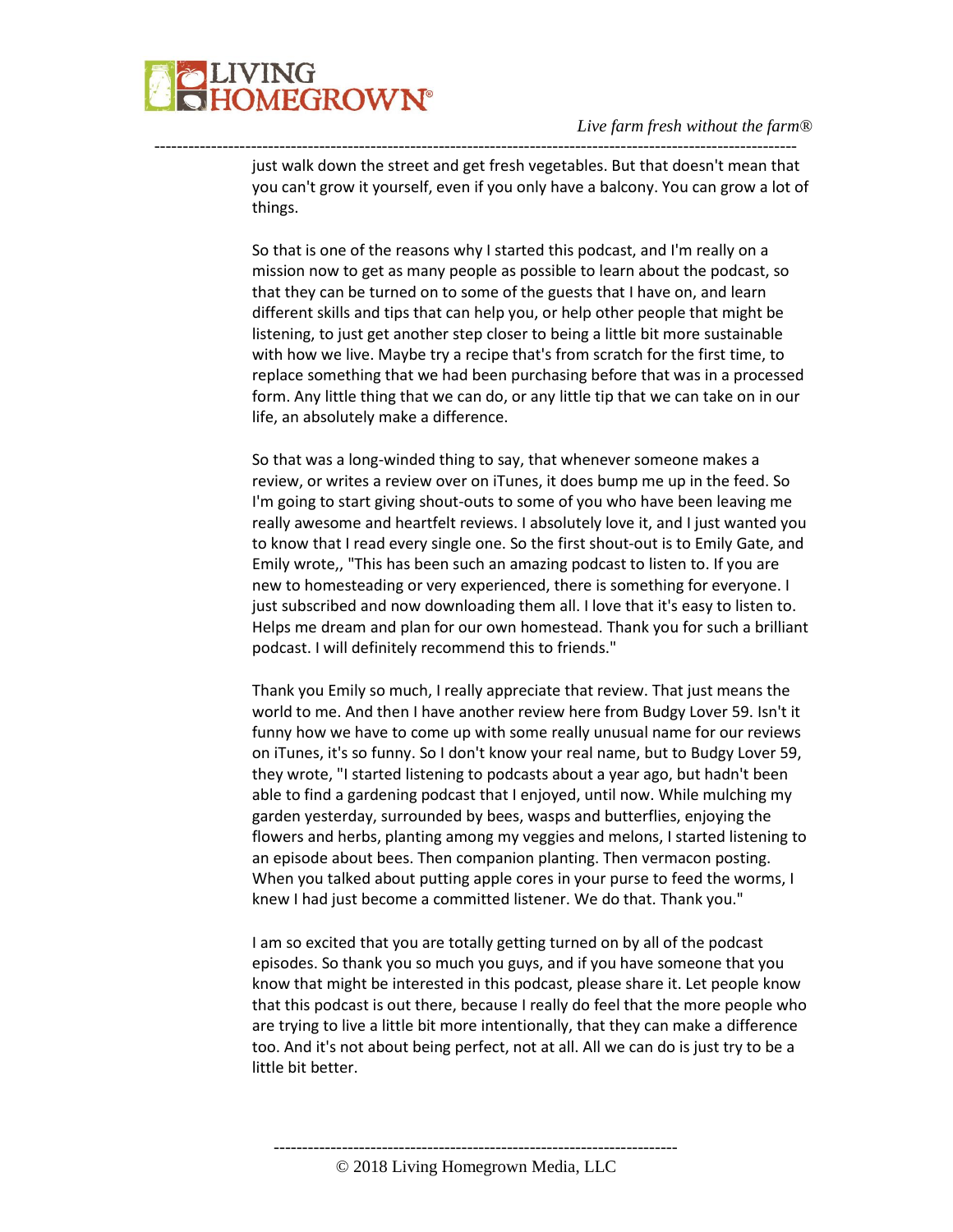

All right, so I just had to get that out there. Let me talk to you about what our podcast episode is about today. You guys really loved an episode that I had just about ... Gosh, I think it was like three or four weeks ago, that I had with Alana Chernila. She was here to talk about her latest book, Eating from The Ground Up. And you guys loved it. I got so many emails from everybody, saying, "Have her back, have her back. I learned so much." So, just so you know, when we finished that episode, I knew it was going to resonate with you guys, so I had already booked her to come back and be on the podcast again. So that's what this episode is. You can always go back and listen to episode 150 with Alana, but then enjoy today's as well.

-----------------------------------------------------------------------------------------------------------------

Now, Alana has her blog, Eating from The Ground Up, but she has also written several books. So let me first tell you a little bit about Alana, and then I'll go in to what we talk about today. So Alana is the author of three cookbooks, The Homemade Pantry, The Homemade Kitchen and her latest book, Eating From The Ground Up. She also writes, cooks and blogs at eatingfromthegroundup.com. She has written for Martha Stewart Living magazine, Tap Root, Food 52, and many other online and print periodicals. And she teaches classes on things like making nutbutters and granola bars. So for today's episode, I asked Alana to come back, and we're focusing pretty much on her middle book, her second book called The Homemade Kitchen, but we're not talking about the recipes in this book, although it is an awesome, awesome cookbook. There are recipes in here like how to lessons on cooking with grain and making pasta, and she also has this whole section on milk products. You learn about making some really simple cheese and butter. And then she even has this lovely recipe on quiche, with all these different variations, and there are a ton of vegetable recipes in this cookbook. But this cookbook also focuses on her philosophy and how she approaches her entire relationship with food. And that's what really made me fall in love with it, aside from how delicious sounding all of the recipes are.

So we focus a lot on the philosophies today, plus she shares a recipe for us. So let me just give you a little bit about what we talk about. We're gonna talk about getting the last bit of flavor from our produce, so that just before you throw it away, there are some things we can do to get some more flavor out of things that we grow or things that we've purchased at the farmer's market. Which is always so helpful when we've put a lot of time or money in to our different ingredients. And she gives us some tips for making amazing soup stock, using some of these leftover bits. One of the things that I had her talk about is this really cool way to use up even strawberry hulls. So you're gonna learn some really unusual things that might make you think a little outside of the box, so that nothing goes to waste. We've gone to the trouble of either seeking out this organic produce and wonderful, seasonal flavors. The last thing we want to do is throw something away before we get every little bit of that flavor out of it.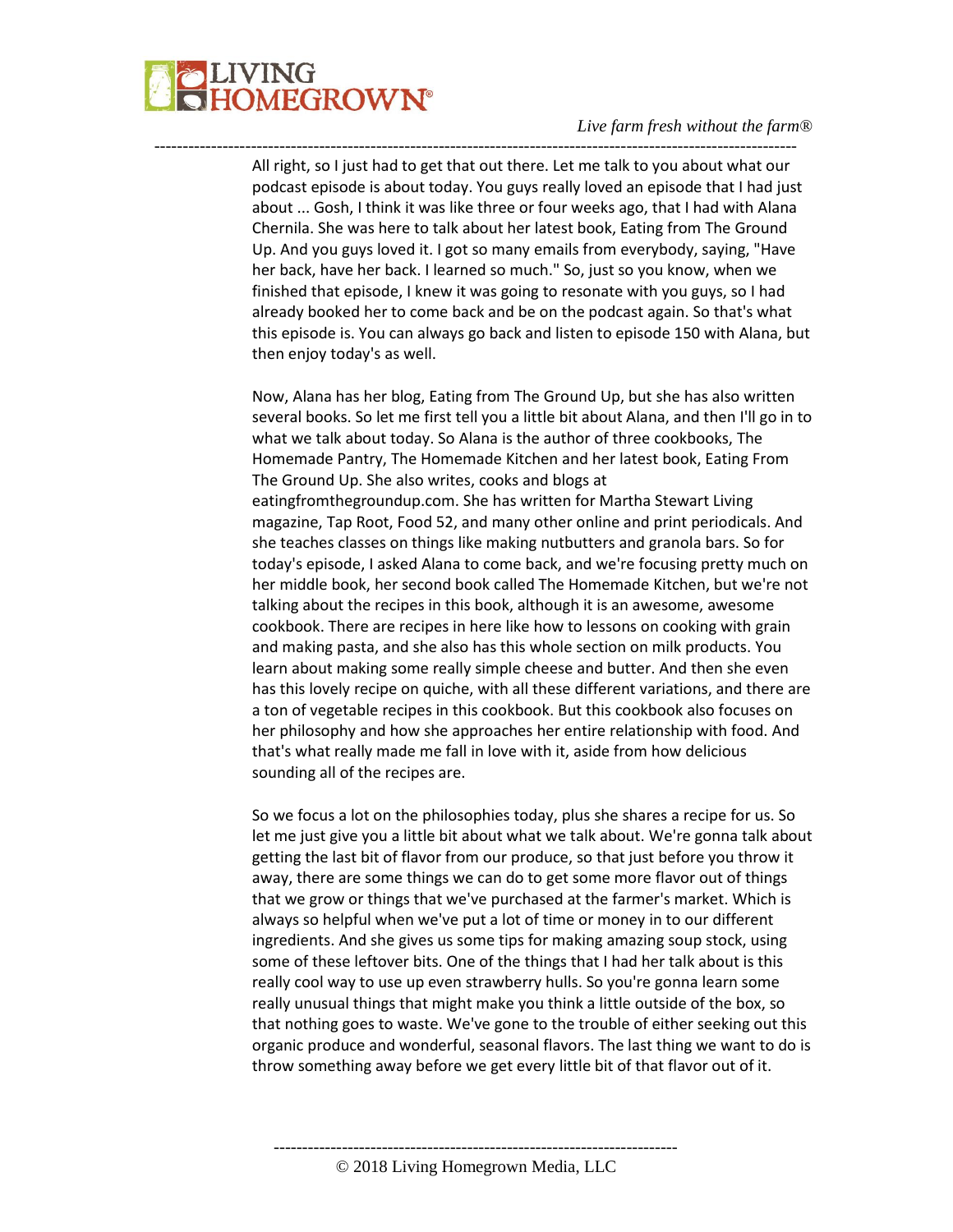

Now what I had Alana do on this episode, instead of doing a recipe, I had her share information on how we can care for our beloved wooden utensils, and our cutting boards in our kitchen, and she shares a recipe for making a cream to use on those things. So I wanted you to know that in the show notes for today's episode, I have links not only to Alana and her website and all of her books, but I also have a PDF download of that recipe for making spoon butter, which is this really cool oil/beeswax combination that you can use on all of your wooden utensils in your kitchen. And Alana graciously has let us share that recipe. So you can find all of that in the show notes. To get to the show notes, you just go to livinghomegrown.com/150 and the recipe and all of the links will be right there.

-----------------------------------------------------------------------------------------------------------------

And lastly, I also have a conversation with Alana about how there are life lessons in the kitchen, and we just need to take the time to notice those lessons, and she shares some of the lessons that she's learned with us. So I know this will resonate with you, because so many of you guys loved episode 150, so we will definitely dive in even further in today's episode.

Now before we get to that interview, I just want you to know that today's podcast episode is brought to you by my Living Homegrown Institute, which is my monthly membership site, where you can access an entire library of monthly master classes that will help you live a farm fresh lifestyle without the farm. In my membership, we cover everything from how to grow heirloom tomatoes or raise chickens, to how to make your own cheese or ferment vegetables. Now I believe that living an organic farm fresh lifestyle is really just a journey in learning, and as we learn different skills, we have three distinct stages of growth. We start out just being curious, and then we go in to experimentation, and eventually we grow in to mastery of these different skills.

Now if you're looking to create your own farm fresh lifestyle, and you're curious where you may fall on that growth scale with your different skills, I have a free resource for you. It's my farm fresh success path, that my students use inside my membership, and it will help you decide where you are on your own journey. The characteristics of that particular stage, and some action steps and information that can take you to the next level. To get to the success path PDF, just go to livinghomegrown.com/path, that's P-A-T-H, and you can download it there for free. Okay, so let's dive in to this interview with Alana Chernila, of Eating From The Ground Up. I know you're going to love it.

Hey Alana, thanks so much for coming back on the show.

Alana: Oh, thank you so much for having me back. I'm thrilled to be here.

Theresa: Oh good, I'm glad you're thrilled, 'cause I'm thrilled to have you. I really want to cover some of the other things that you talk about. Last time we had you on, you were on episode 150, and we talked about how to properly draw out the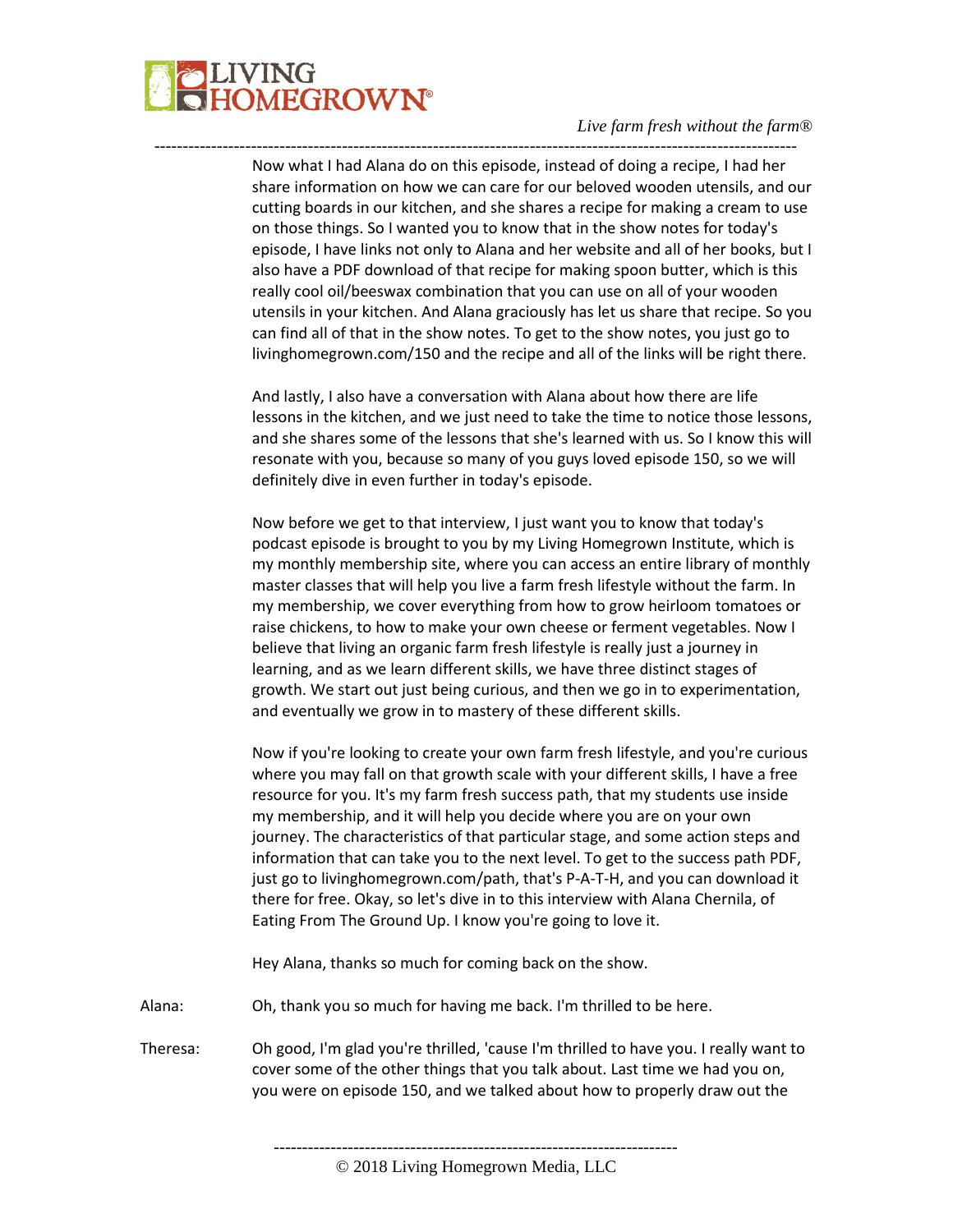

----------------------------------------------------------------------------------------------------------------- ---------------------------------------------------------------------- best flavors from our vegetables when we cook. And I got a huge response from my audience, and everyone kept saying, "Have her back. Have her back." Alana: That's so sweet. Theresa: Yeah, and so I was able-Alana: Thanks guys. Theresa: Yay. Yeah, and I was able to write back and say, "I already have her scheduled, people, so don't even worry." Yeah, so I'm glad about that. So today, I thought we could focus on some of the different ways that we can approach our relationship with food, because that's something that you talk a lot about on your blog, but also with your book Homemade Kitchen. And I wanted to focus on that today, if that's okay with you? Alana: Oh, that sounds great. Theresa: Okay. Alana: I love talking about that. Theresa: All right, awesome. Well before we dive in to that discussion, some people may not have heard you on episode 150, so let's backtrack just a little bit and have you give them a little bit of a backstory about how you got in to cooking, and the cooking the way you do today. What got you interested in food? Alana: Yeah, it was definitely a winding journey, like I think many people have. But when I was a little kid, my grandparents had a bed and breakfast, and it was actually a vegetarian bed and breakfast, and they would use all the vegetables from their garden out back. And it was out in the Berkshires of Western Massachusetts, which is actually where I live now. And I used to spend my weekends with them, making breakfast, picking vegetables. I was a super picky kid, so I wasn't in to it, but I was learning anyway. And I think that was the seed, when later on I was in my 20s, I had two young kids, and I was trying to figure out what I wanted to do with my life. I was doing a bunch of different jobs, and one of them was working at the farmer's market. And in the midst of that work, in my tortured feelings of, "I just have to figure out my path," I had a really important conversation with a friend of mine, just saying ... I just said, "I just love talking about recipes." And it was a surprise to me, even as I said it out loud. I was about 28, and she said, "Well, why don't you start a blog and just start writing the recipes down?" And I did. I actually started the blog that night, and the funny part is that I left the restaurant where we were having a drink, and it took me five minutes to get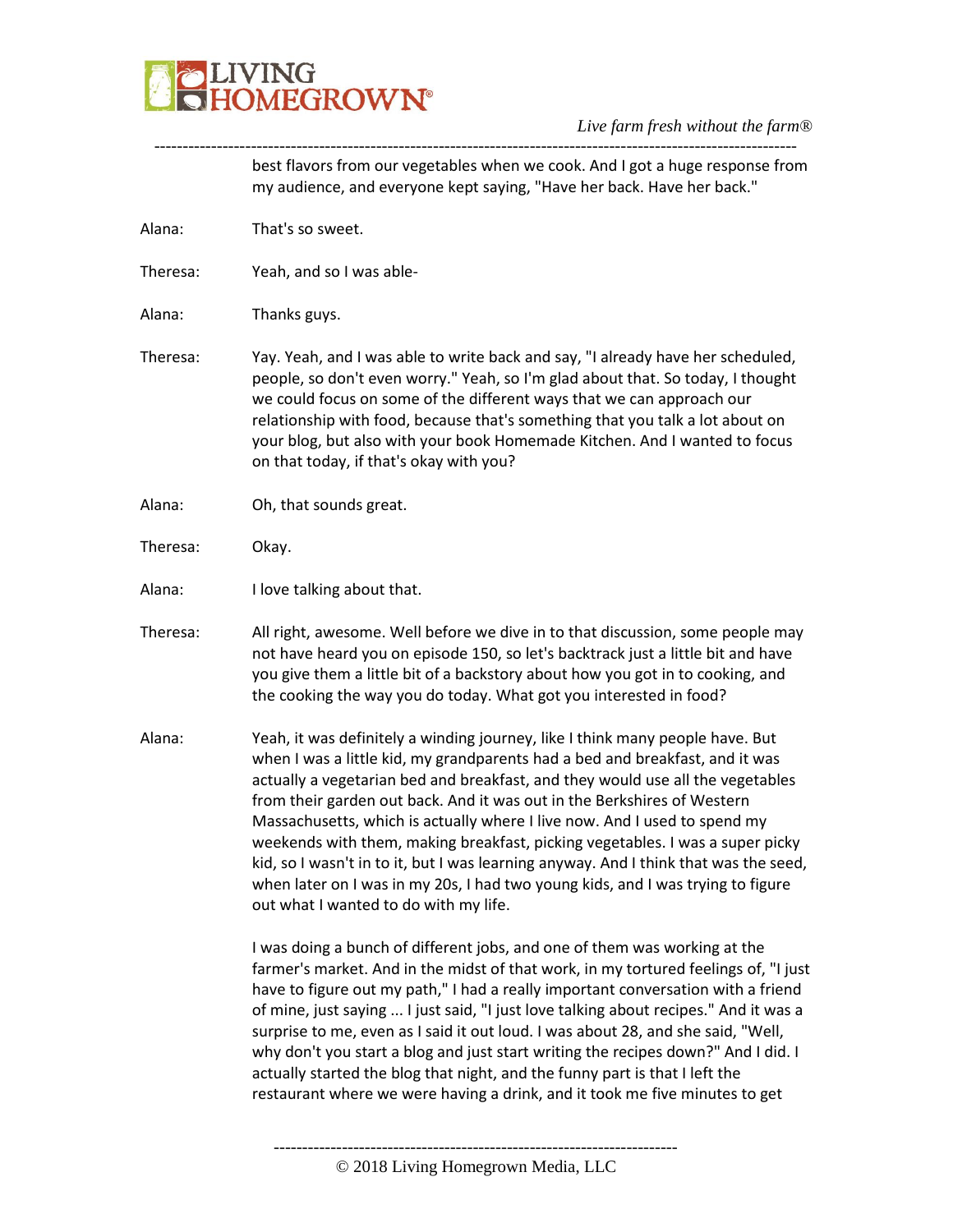

home, and in the car I thought, "I'm gonna start a blog tonight, and it's gonna be called Eating From The Ground Up." It was the first thing that came to me, and I started it that night. And that ended up, that's still my blog 10 years later, and also ended up being the name of my third book. So it was an important combination of words.

Theresa: Wow.

Alana: Yeah, so it was pretty impulsive, and I was working for a film director at that time, and I thought maybe I'd go in to the film industry. It just was the only thing I really wanted to do, was to talk to people about what they were gonna have for dinner. I found that the shared world of cooking and eating and relating to food was the thing that turned me on. And what started as a little blog and my hobby, turned in to a book, which was actually the Homemade Pantry, which came out in 2012 and sort of been going on from there.

-----------------------------------------------------------------------------------------------------------------

- Theresa: Well I'm so glad it did. I'm so glad that you had that conversation, and I'm so glad that you just made the leap, you just jumped right in. Sometimes that little bit of inspiration is all we need to just push us in the right direction, and I feel like you really found your calling, because you can speak to all of us, who are cooks and gardeners and lovers of food, all kinds of food. And all of your writing always really speaks to me, so that's one of the reasons why I love having you on.
- Alana: Thank you.
- Theresa: Well, the reason why I'm really drawn to your book, The Homemade Kitchen, is that it's so much more than a cookbook, and I wanted to make sure that we talked about this, because it's really about, it has so much of you in it, and your philosophy about you approach your entire relationship with food. And you have so many words of wisdom, woven through the whole cookbook, and that's why I wanted to ask you for my very first question about this, was what sparked your idea to write this particular book?
- Alana: Well, this book came about in a moment where I was looking at wanting to continue, but I didn't know what my second book would be. And I think second, I've heard often that second efforts, whether they're second books or second movies or second albums, they can often be a little bit of a struggle to find, because you've sort of gotten out that first thing. Like, "Ah, I wrote a book," and then there's that pressure to sort of figure out what's next. And this book went through a lot of incarnations, and I kinda got to a bit of a dark place with it. In that moment, that was when this list arrived, because I kind of decided if I was gonna put my whole self in to this book, it better be my whole self.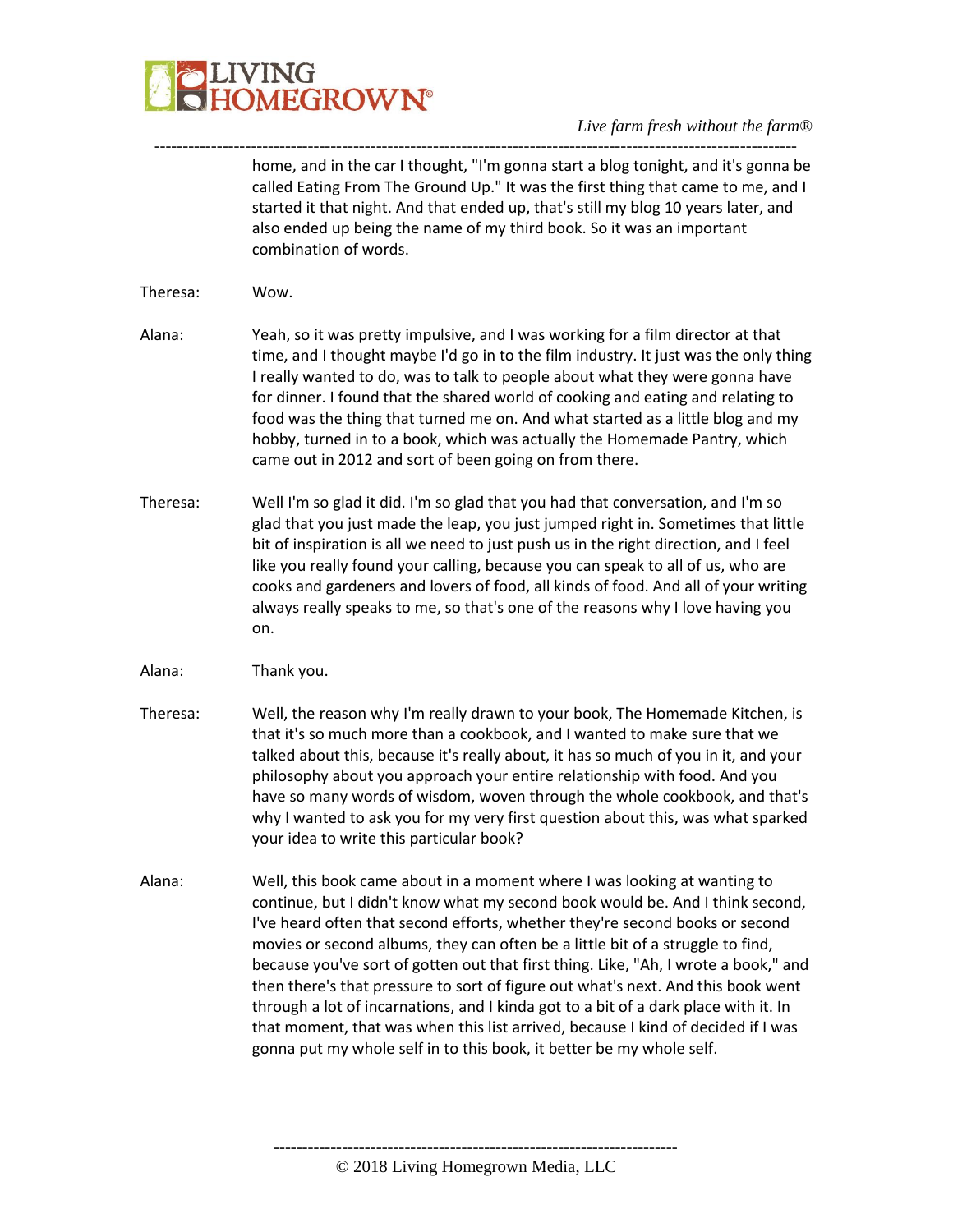

What I was really feeling passionate about then, and still do, is just thinking about the way that we interact with food in our days, and feeling really troubles in a lot of ways, by the different kind of ways that we're getting all this information about food and health and weight loss, and what we're telling our children about how to eat, how to trust their instincts or not trust their instincts. And I felt like, if I was gonna write a second book, it had to be something that was worth the page for me. And that was where this list came out, just sort of thinking, "Okay, well how do I want to think about food in my life, and how do I want to teach my children to think about food and to develop a healthy relationship with their own cooking and their own eating and their own bodies?" And that was really how this book was born. Theresa: I love that. Well, let's talk about that list, because you use it through the entire cookbook. So what is this list? It's something that you keep posted in your kitchen, that you live by. Alana: Yeah. It's so helpful to see words, isn't it? Theresa: Yeah, it is. Alana: [crosstalk 00:18:44] to turn to. Theresa: And I love it. I want everyone to make their own list. I think that is what, using your model, and make their own list of what's important. But I love your list, so let's talk about it. What is on your list or your motto's that you have in your kitchen? Alana: So this list really creates the framework for the chapters in the book, and the first thing in the list is to start where you are. Which is often something I have to remind myself, which is like I get so critical of myself for not being a master at something, or I get frustrated with where I'm at with a skill or a place in my life. So to accept where I am, and to say, "Here I am, this is okay and this is where I'm going to begin." And so that's sort of the premise for the introduction, like how to just be okay with who you are and where you're at. Theresa: Yeah, I think we're really hard on ourselves, and it's not just with cooking. I mean, it's with everything. But in the kitchen especially, we want to have ... We love to cook. Let's say we love to cook, but we also want to have time to cook. And you even say in there, that some days you're on it, and you create this awesome meal, and other days the family's standing there hungry, and you're panicking, trying to figure out what to throw together. And that's just ... It's okay. I mean, that's life. That's the way it is. Alana: Right. It's okay. And I think especially, my first book The Homemade Pantry was all about making food from scratch, like making your own crackers, and making

-----------------------------------------------------------------------------------------------------------------

© 2018 Living Homegrown Media, LLC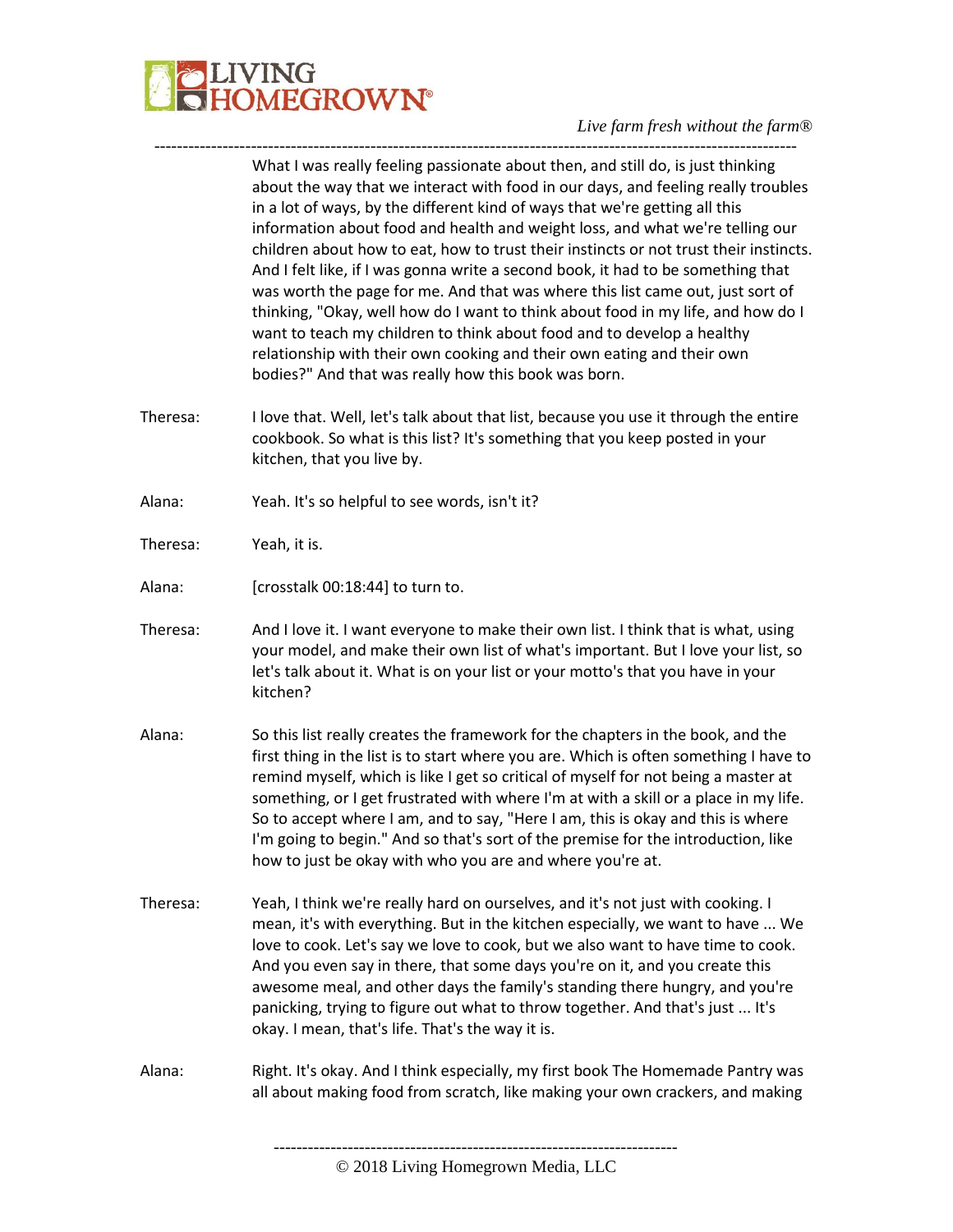

---------------------------------------------------------------------------------------------------------------- your own yogurt, and especially for people who get excited about that, "I'm gonna make everything." These messages can be especially important, because you gotta go easy on yourself. It's like, perfectionism in the kitchen is just our worst enemy, so it's important.

- Theresa: Absolutely important, and I love another important message that you had. I think it was the next chapter, which was Be A Beginner. Now why do you think being a beginner is important?
- Alana: We're all beginners, until we're not, right?
- Theresa: Yeah.
- Alana: And even, I write cookbooks, and I can make a really good meal, and I can write a good recipe and still, often I'll start out with a new ingredient or looking for a new flavor, and I feel like I'm just starting absolutely from the beginning. And so I find, that chapter and that particular phrase really came about, as inspired by watching my children learn to cook, especially my older daughter Sadie, who's now 15, but at the time she was eight, nine. And my real tactic with them, because I'm low on the patience, and I get very controlling in the kitchen, is just when they want to cook, I leave the kitchen.
- Theresa: That's good, yeah.
- Alana: Okay fine, you have what you need? Just shout down the hallway if you need something. And so, just watching her learn skill by skill, and just figure out what it is that she loves and how to create it, and how to ask for help. That was super inspiring to me. And so I think it sort of goes with that whole idea of just wanting to be a master. It's like, we just are not and it's okay. And it's like, "Oh, well I've never made this thing, and it might fail and that's all right. But I'll figure it out." And just having a sense of humor about where we're at in the kitchen, it's just I found it to be my greatest tool.
- Theresa: Absolutely. It's all about the journey, as they say. I like that, having a little humor, because boy, I've messed up some things, and sometimes it happens right when you have a room full of people, but that's okay. It's all a learning experience for sure.
- Alana: Right, exactly.
- Theresa: You also have in the book a lot of information about how we can utilize everything that we're cooking with, and I definitely want to touch on that, because there's this section about using your scraps, which I thought was so brilliant. You have these great tips inside there about even how to properly store our vegetables in the refrigerator, so that nothing goes to waste. So first, I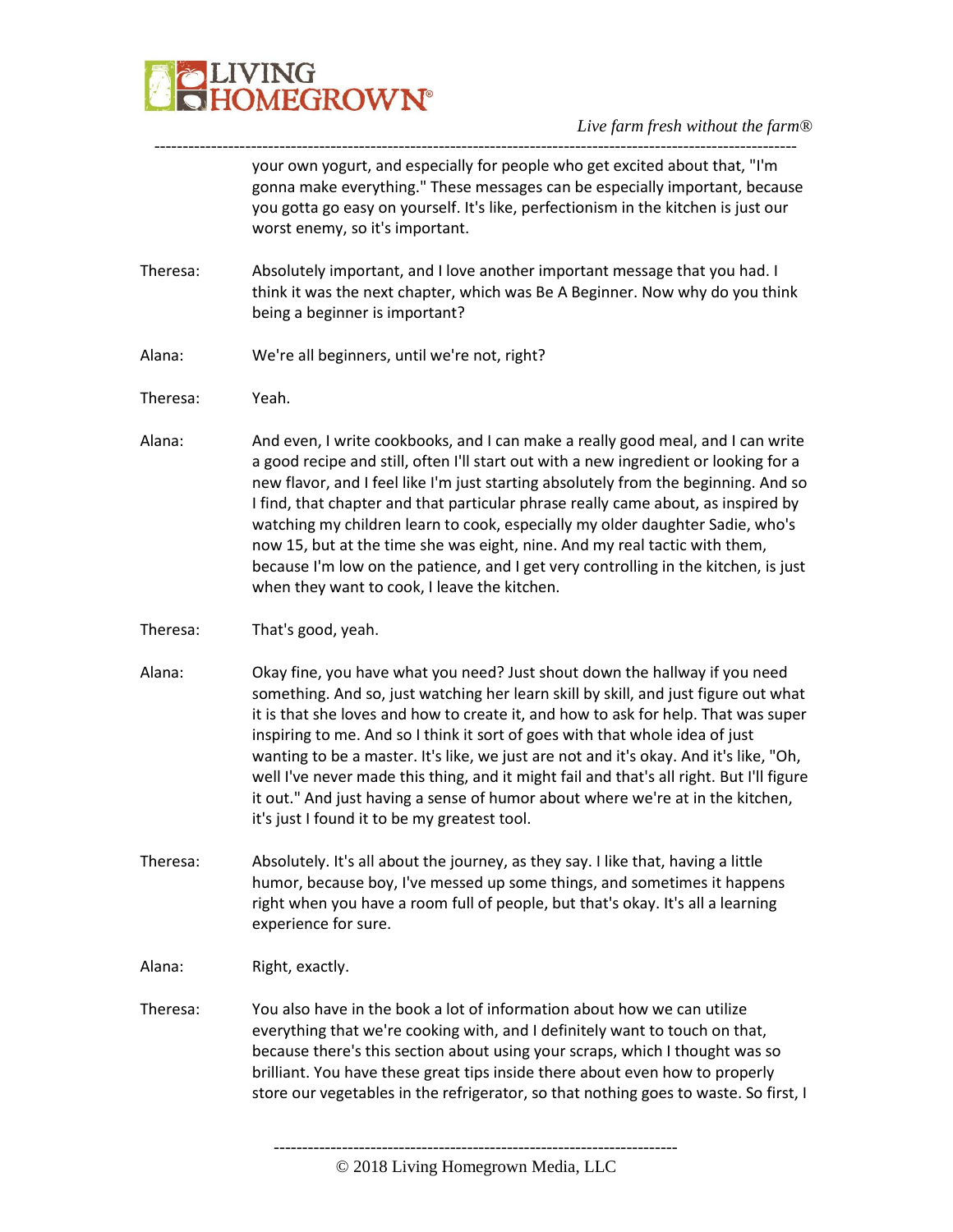

|          | would just love if you could just share a couple of your tips for how we should<br>properly store our vegetables, so that we aren't throwing half of them away.                                                                                                                                                                                                                                                                                                                                                                                                                                                                                                                                                                                                                                                                                            |
|----------|------------------------------------------------------------------------------------------------------------------------------------------------------------------------------------------------------------------------------------------------------------------------------------------------------------------------------------------------------------------------------------------------------------------------------------------------------------------------------------------------------------------------------------------------------------------------------------------------------------------------------------------------------------------------------------------------------------------------------------------------------------------------------------------------------------------------------------------------------------|
| Alana:   | Yeah. I know, isn't it tragic when we have to throw away our beautiful<br>vegetables?                                                                                                                                                                                                                                                                                                                                                                                                                                                                                                                                                                                                                                                                                                                                                                      |
| Theresa: | Yeah, well especially if we've grown them.                                                                                                                                                                                                                                                                                                                                                                                                                                                                                                                                                                                                                                                                                                                                                                                                                 |
| Alana:   | I know.                                                                                                                                                                                                                                                                                                                                                                                                                                                                                                                                                                                                                                                                                                                                                                                                                                                    |
| Theresa: | Yeah.                                                                                                                                                                                                                                                                                                                                                                                                                                                                                                                                                                                                                                                                                                                                                                                                                                                      |
| Alana:   | So one trick that I found is so simple, but really makes a big difference, is that<br>often when we grow vegetables or if we're buying them at the farmer's market<br>or the supermarket even, we'll have root vegetables that are attached to their<br>greens. And often people will just shove the whole thing in a bag, and then the<br>greens wither, and then the roots  Then they use the roots. But the truth is, is<br>that if you separate the greens and the roots, then both of them will stay much<br>more vibrant. So the roots won't get rubbery, and the greens won't get all<br>wilted and sad. So cut off, if you have beets or something, cut off the greens,<br>store those in a bag, and then use those with your cooked greens. And then the<br>beets are gonna stay, their texture is gonna be way improved. So that's one<br>thing. |
|          | Also, in terms of herbs, which is something people always are like, "How do I<br>store herbs?" My favorite way to store herbs is to put them in a glass of water<br>and then to put a plastic bag over them. And I often will store them this way in<br>the refrigerator, and I find that this keeps them really fresh. I like to store things<br>like parsley and more hardy herbs in the refrigerator like this. So you put it in<br>water, you put the plastic over it, you put it in your fridge door. But something<br>like basil likes to just be at room temperature, so I do the same thing. In water, a<br>little plastic bag, on the counter. It's not so beautiful, but it keeps it really fresh,<br>so you can keep pulling from it, which is really nice.                                                                                     |
| Theresa: | Yeah, I actually do that myself. We keep some in the middle of the kitchen table,<br>kind of like a bouquet.                                                                                                                                                                                                                                                                                                                                                                                                                                                                                                                                                                                                                                                                                                                                               |
| Alana:   | Oh, that's so nice.                                                                                                                                                                                                                                                                                                                                                                                                                                                                                                                                                                                                                                                                                                                                                                                                                                        |
| Theresa: | Yeah, especially with basil, because it makes the whole room smell wonderful.<br>It's kind of weird, as I do put a plastic bag on mine too, but if someone comes<br>over, I'll just rip the plastic bag off and, "Oh, look. We have a bouquet of basil on<br>our table."                                                                                                                                                                                                                                                                                                                                                                                                                                                                                                                                                                                   |
| Alana:   | They can just grab a leaf if you want it.                                                                                                                                                                                                                                                                                                                                                                                                                                                                                                                                                                                                                                                                                                                                                                                                                  |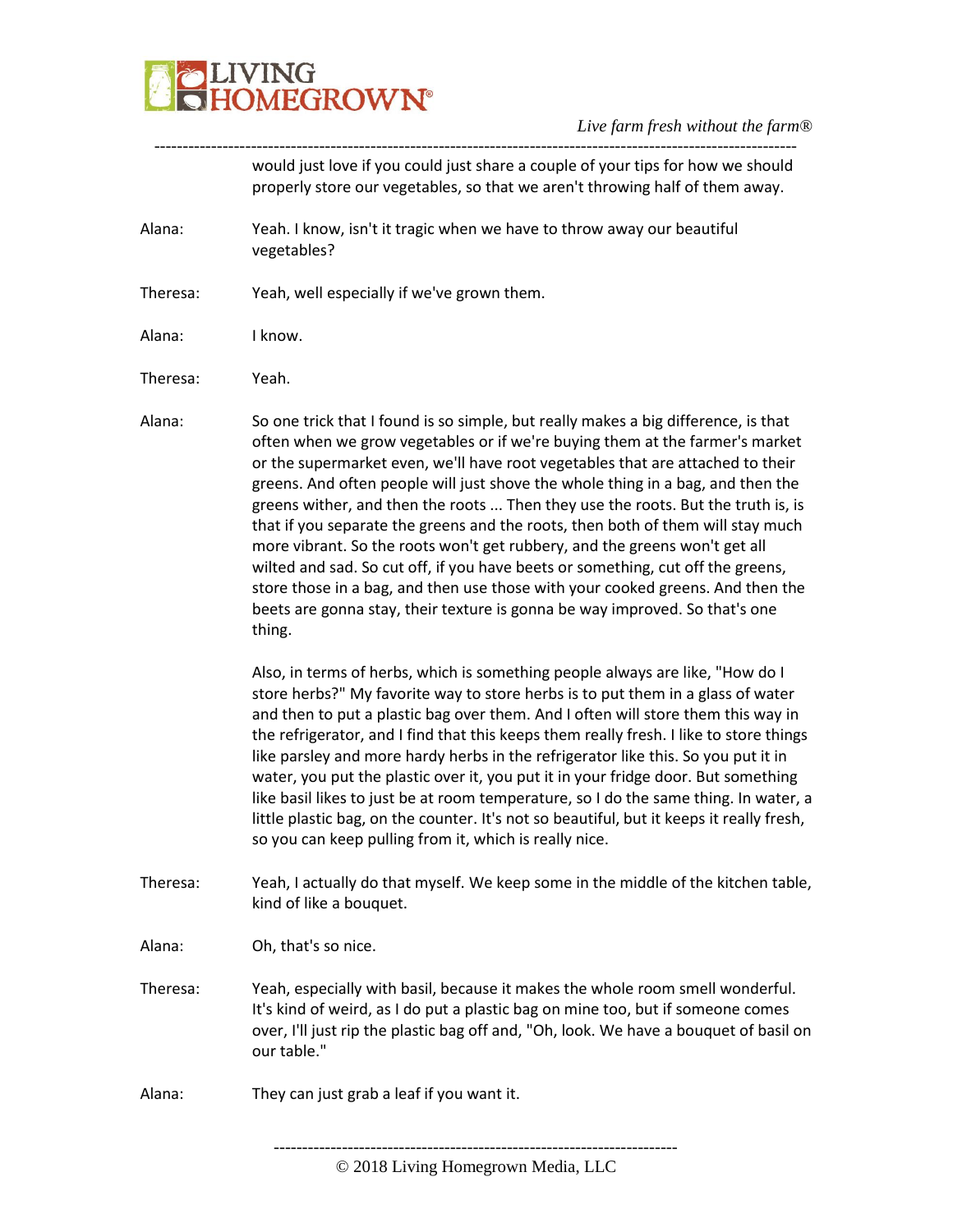# **PLIVING**<br>CHOMEGROWN®

#### *Live farm fresh without the farm®* -----------------------------------------------------------------------------------------------------------------

| Theresa: | Yeah. Exactly, exactly. Well, those are awesome tips. Those are really, really<br>great. I love that. Now one of the other favorite things that I had to say about<br>your book is that, a lot of times we throw things away in our kitchen, that are<br>actually still packed with flavor. And I learned about this myself when I went<br>through cooking school, and you had some really good tips in there, that were<br>some of the things that we learned in school, but then you had a couple extras<br>that I had never thought of before, and I'm like, "Oh, this is so good." So I'm<br>gonna throw a couple things at you, and have you say what we can do with it<br>instead of throwing it away. Does that sound good?                                                      |
|----------|-----------------------------------------------------------------------------------------------------------------------------------------------------------------------------------------------------------------------------------------------------------------------------------------------------------------------------------------------------------------------------------------------------------------------------------------------------------------------------------------------------------------------------------------------------------------------------------------------------------------------------------------------------------------------------------------------------------------------------------------------------------------------------------------|
| Alana:   | Sounds good.                                                                                                                                                                                                                                                                                                                                                                                                                                                                                                                                                                                                                                                                                                                                                                            |
| Theresa: | Okay, perfect. What about Parmesan rinds? If we have Parmesan cheese, and<br>we get down to that rind, what do you tell everyone?                                                                                                                                                                                                                                                                                                                                                                                                                                                                                                                                                                                                                                                       |
| Alana:   | Oh, so precious.                                                                                                                                                                                                                                                                                                                                                                                                                                                                                                                                                                                                                                                                                                                                                                        |
| Theresa: | Yes, it is. And this is so good. Yeah.                                                                                                                                                                                                                                                                                                                                                                                                                                                                                                                                                                                                                                                                                                                                                  |
| Alana:   | So Parmesan rinds are magic in soup. So if you put it in, and it kind of acts a little<br>bit like, some people would use a little ham hock or something like that, where<br>you put it in a broth, and it infuses the whole broth with this amazing, sort of<br>funky, cheesy flavor. It's just, they are amazing. And you can put the rind right in<br>the freezer when you're done, so that you can hang on to it till you're ready. So<br>sometimes I'll keep a little container of Parmesan rinds, and I'll just grab one.<br>And you can actually totally eat Parmesan rind, because the way Parmesan is<br>made, it's a natural rind. There's nothing extra that's put on to create that rind.<br>So you can also eat the gooey piece of cheese in the soup, which is delicious. |
| Theresa: | Yeah, that's a good point, 'cause someone might think, "Is it like preservatives<br>on the end?" But it's not. No, not at all. And I love the tip of putting it in the<br>freezer, 'cause maybe you're not making soup right now, but you might in a<br>month. And it's still there for you. So really good.                                                                                                                                                                                                                                                                                                                                                                                                                                                                            |
| Alana:   | Yeah, they are gold. They're amazing.                                                                                                                                                                                                                                                                                                                                                                                                                                                                                                                                                                                                                                                                                                                                                   |
| Theresa: | Yes, absolutely, and takes your soup to a whole other level. Now the next one is<br>one I had never thought of before, because I have chickens, so when I tear off<br>my carrot tops, I might use them in something for my chickens or for my friend's<br>bunnies. But you use the carrot tops, and so I want you to tell everybody, what<br>should we do with our carrot tops?                                                                                                                                                                                                                                                                                                                                                                                                         |
| Alana:   | Yeah, carrot tops actually have really beautiful flavor. They're kind of brassy and<br>wonderful. And especially, sometimes you'll get carrot tops that are just slimy<br>and gross, and those I'll just compost. But if you get a great batch of carrot tops,                                                                                                                                                                                                                                                                                                                                                                                                                                                                                                                          |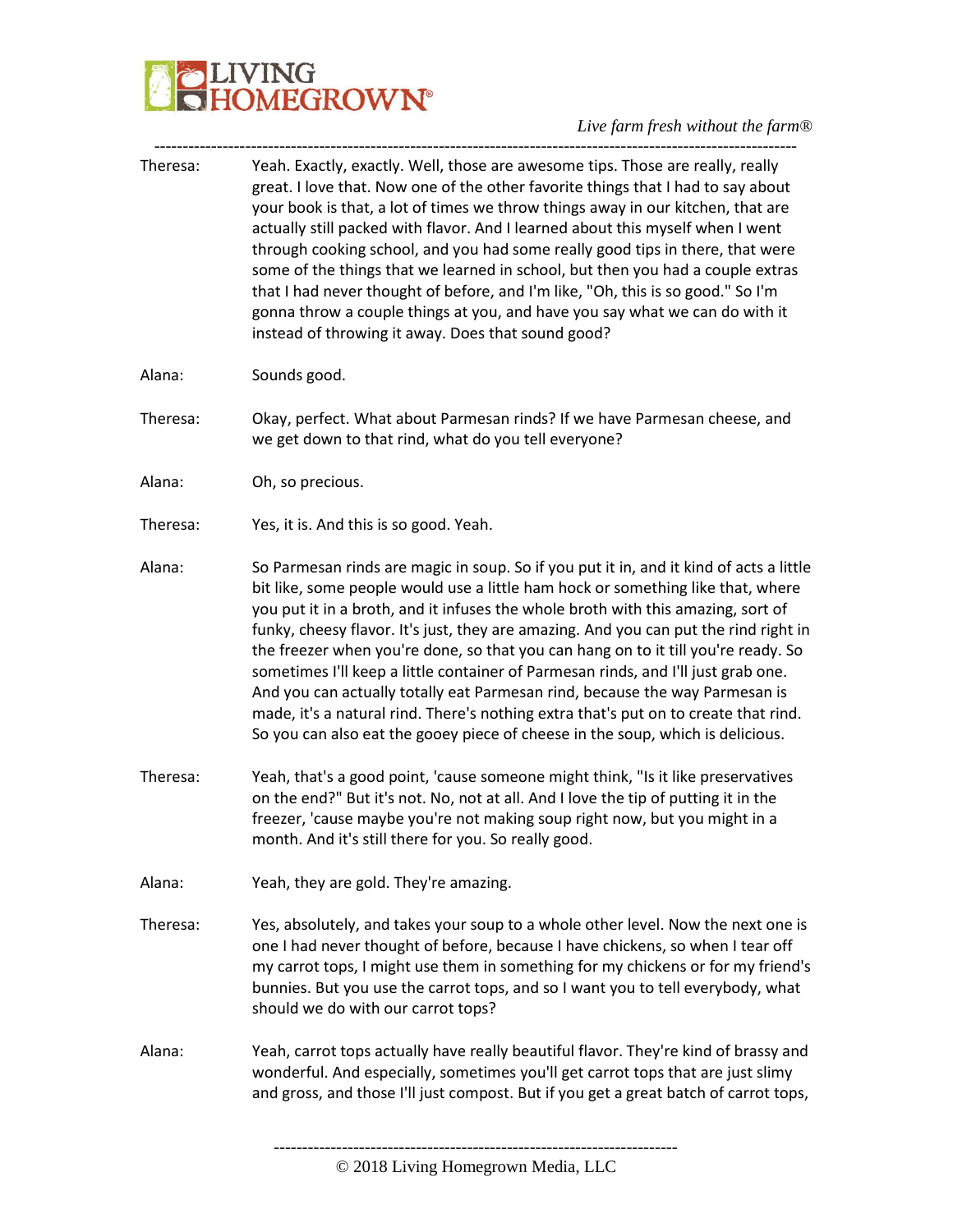

----------------------------------------------------------------------------------------------------------------- I love to turn them in to pesto. And I love them especially paired with arugula. That's something a friend of mine, who's a farmer, who grows the most amazing carrots, she's the one who taught me the carrot top and arugula pesto. Because she had so many carrot tops to deal with. And it makes a great pesto.

> And I also love the combination of the carrot top pesto with carrots. I'll often do roasted carrots with the carrot top pesto, because so often, if you're using two sides of a vegetable, or if you're using two parts of it, the two elements go together really well. You're sort of getting two different flavors coming together, it's like they're related. And so, that's a really lovely way to serve it.

- Theresa: That's so cool. I'm definitely gonna try that. So poor chickens, they're not gonna get them anymore.
- Alana: I'm sure your chickens have a lot of great things to eat.
- Theresa: Oh yeah. They're spoiled, for sure. Okay, and here's another one that really surprised me, that I thought this was so good, was strawberry hulls. We have these wonderful, summertime strawberries, and you have something we can do with the hulls.
- Alana: Yes, this was another trick that came from a friend of mine. She and I were making strawberry jam together, and she was throwing all the hulls in to this jar, and I thought, "Oh, we're just gonna compost them." Then she filled the jar with water, and let it sit for a little bit, and then poured me some strawberry hull water. Which turns out is totally unique and amazing and delicious. It tastes a little bit like strawberries, but more just like really delicious water. It's hard to even explain it. Especially if you're processing strawberries, if you're making jam and you have a lot of strawberry hulls, and especially if you pick strawberries and if they're beautiful, put them in to water and then you can even just keep a jar of strawberry hull water in your refrigerator. It's fine, it'll last for a couple days, and drink it and it's just like a lovely summertime beverage. So beautiful.
- Theresa: Yeah, that sounds really good. And such a great way to just get that last little bit of flavor.
- Alana: It's so good.
- Theresa: Yeah. Okay, so there is another one that you had, about what we should do with leek tops and other vegetable scraps. And this is something that I do, but I think a lot of people just throw those leek tops away. So what do you tell everybody to do?
- Alana: So I keep a big zip lock bag in my freezer, and I put all of my leek tops and other vegetable scraps in to that bag, and I also put my chicken bones in the freezer.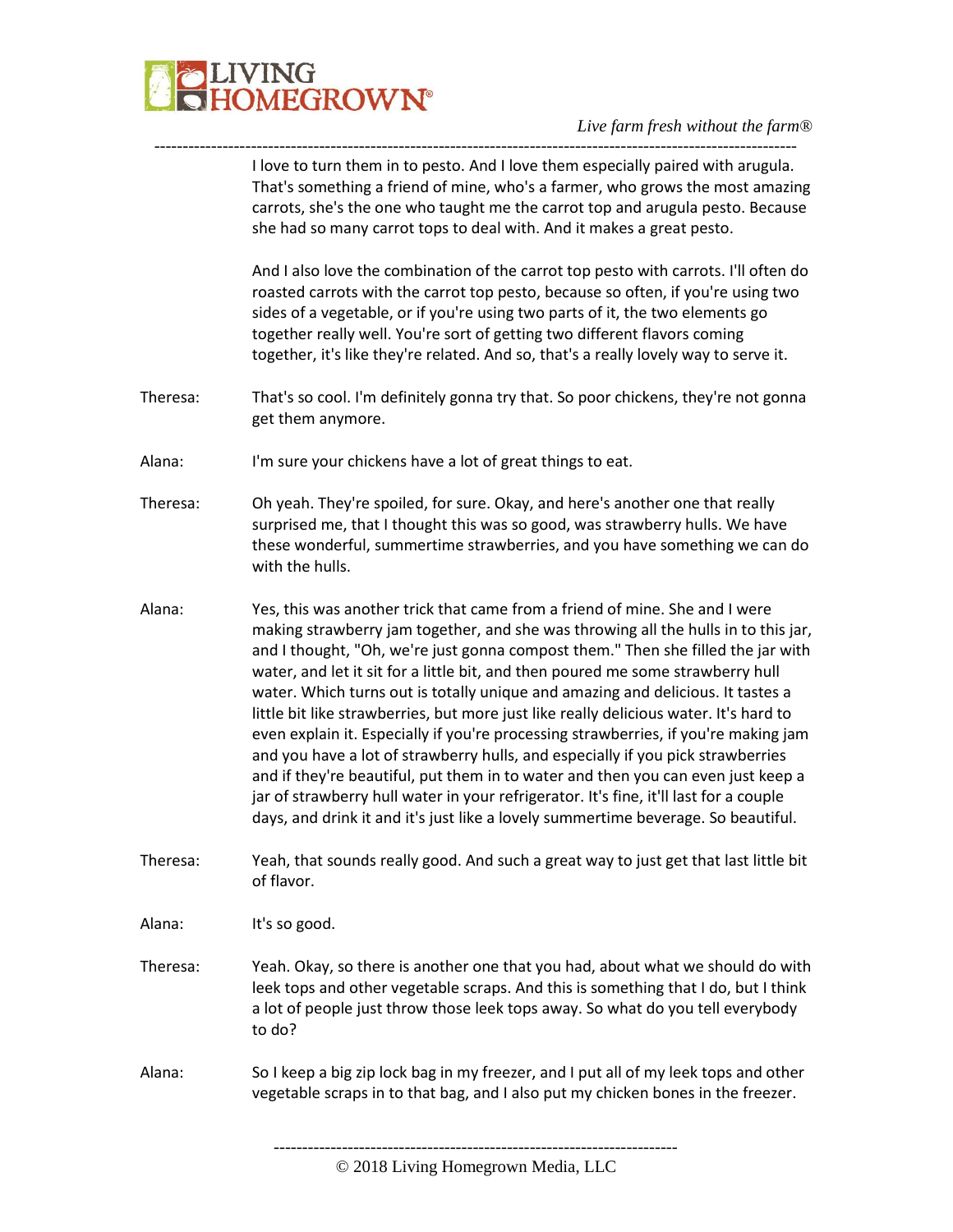

----------------------------------------------------------------------------------------------------------------- So then anytime I want to make chicken stock, I can just pour the contents of those bags in to the pot, these days in to my pressure cooker. That's how I do it, or in to your stock pot. And you're making amazing stock. So leek tops, leeks are often so expensive. There's so much beautiful matter to those leek tops, so to throw those away is a huge waste. Both of money and of beautiful vegetable. So I like to save them and they impart such a nice flavor to your stock. It's a really classic, wonderful vegetable to have in chicken stock. Or vegetable stock for that matter.

Theresa: I agree, and I love that you tell everybody to make sure you label all of this, 'cause I did this one time and I didn't label it. And my husband was trying to figure out what it was and if it was edible. Like he thought it was like a side dish or something, and he wanted to-

Alana: Right, defrost it.

Theresa: Yeah. So make sure you label it, so that [crosstalk 00:31:11].

- Alana: It's always a good idea.
- Theresa: So that everybody knows what it is. Unless you're the only one in there, but yeah. If I had been out of town, he might have served it to the kids. I have no idea. So all right, the last one that I wanted you to talk about was orange rinds. Now, we get a friend who brings us these wonderful bags of fresh oranges from a local farm, and we have all these wonderful orange rinds. And this is such a great tip of what we should do with them.
- Alana: Oh yeah. Lucky you first of all.
- Theresa: Yeah.

Alana: But yeah. I have a couple of things I love to do with orange rinds. One of them is that I'll put them in a jar with just some distilled white vinegar, and I'll let them sit and infuse that vinegar. And then I use that vinegar in my cleaning. Many people clean with white vinegar, it's a great tool and this infuses it with a really nice orange scent. And I love to do that with my orange rinds. And then another thing I like to do is to boil them on the stove, and maybe I'll throw a little cinnamon stick, or maybe some ginger, and it creates a natural potpourri for the kitchen. So especially around the holidays, when I'm sort of craving to have my house smell like oranges and cinnamon. It's really nice. So I can just keep it boiling, or if you have a wood stove, you can keep it boiling on your wood stove. And it just, it infuses the whole house. It's lovely.

Theresa: Yeah, that's a good one. Now I have something to add to that, that might help some people. I do that too, I do the boiling of the water at Christmas time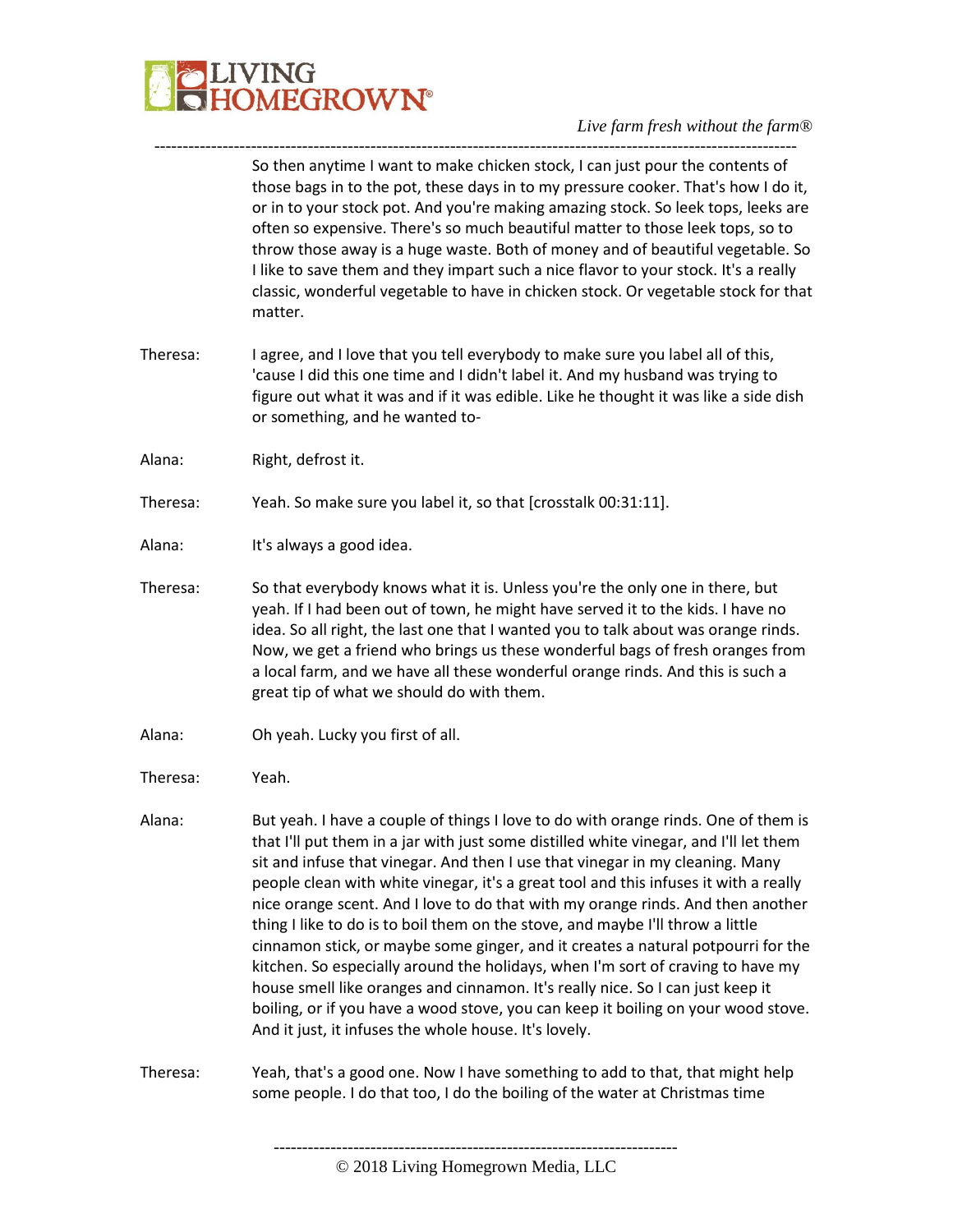

|          | especially. So you know how if you have a Christmas tree, and all the pine<br>needles get on the floor?                                                                                                                                                                                                                                                                                                                                                                                                                                                                                                                         |
|----------|---------------------------------------------------------------------------------------------------------------------------------------------------------------------------------------------------------------------------------------------------------------------------------------------------------------------------------------------------------------------------------------------------------------------------------------------------------------------------------------------------------------------------------------------------------------------------------------------------------------------------------|
| Alana:   | Yeah.                                                                                                                                                                                                                                                                                                                                                                                                                                                                                                                                                                                                                           |
| Theresa: | Well, we collect those and we boil those, with a little bit of-                                                                                                                                                                                                                                                                                                                                                                                                                                                                                                                                                                 |
| Alana:   | Brilliant.                                                                                                                                                                                                                                                                                                                                                                                                                                                                                                                                                                                                                      |
| Theresa: | Yeah. With a little bit of cinnamon, and a little bit of orange. Sometimes I put in<br>some apple peel, if I'm making a pie or something like that. But here's a trick,<br>because one time I was doing that, and I forgot about the pan. 'Cause it's<br>simmering, and it's really easy to forget. All you have to do is put a couple of<br>marbles in to the pan with this, and as it boils down, if it gets down to where<br>there's only like a quarter inch of water, the marbles start making a rattle that<br>will grab your attention.                                                                                  |
| Alana:   | That is brilliant.                                                                                                                                                                                                                                                                                                                                                                                                                                                                                                                                                                                                              |
| Theresa: | Yeah, so definitely, if you're gonna do it, I always tell people, "Put some of your<br>kid's marbles in there." Not plastic, they have to be glass, but it totally works.<br>Yeah.                                                                                                                                                                                                                                                                                                                                                                                                                                              |
| Alana:   | And I have definitely boiled through a pan or two in my day. And then it gets all<br>buckled and it's very sad.                                                                                                                                                                                                                                                                                                                                                                                                                                                                                                                 |
| Theresa: | It's very sad, especially if it's a special pan, and I try to use one that maybe it's<br>not one that I use all the time. I just use it for something like this, but still. And it<br>makes a terrible smell, 'cause everything starts burning. Yeah, yeah. Cool. Well,<br>now in your book you also talk about taking care of our kitchen equipment, and<br>that's what I want people to realize. You have recipes in there too. This is a<br>cookbook.                                                                                                                                                                        |
| Alana:   | Oh yeah.                                                                                                                                                                                                                                                                                                                                                                                                                                                                                                                                                                                                                        |
| Theresa: | But these, I'm pulling out some of these little tid bits, because all of these<br>philosophies and tid bits and notes and everything is just woven through the<br>book. You can read it like a novel, and get all this little knowledge that you can<br>use. And you had something in there called spoon butter. Now I had never<br>heard the term spoon butter, but then when I started reading it, I'm like, "Oh,<br>it's cutting board cream." Which is what I always called it, cutting board cream.<br>But you have an actual recipe, so that we can make this ourselves, to keep our<br>wood tools in pristine condition. |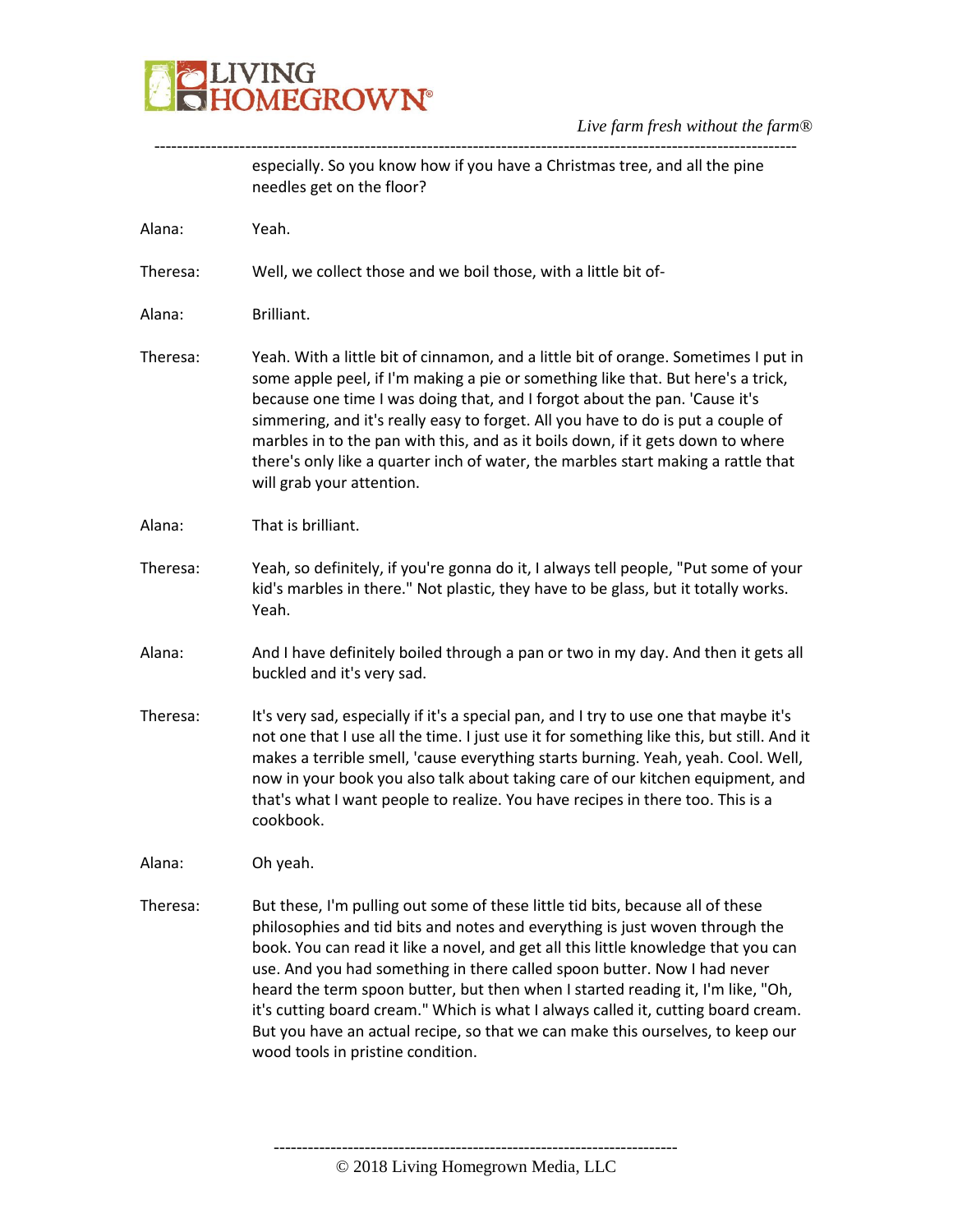

----------------------------------------------------------------------------------------------------------------- Now, when I first got married, my husband kept trying to take my wooden spoons and put them through the dishwasher, and I'm like, "No."

Alana: Oh no.

Theresa: You never put a wooden spoon through the dishwasher. These have to be ... These have been hand washed since I first moved out of the home, and I've had them forever and they're my favorite things, and they have the [inaudible 00:34:56] and I love my wooden spoons. So if anyone has wooden spoons, don't put them in the dishwasher. Do this to keep them in pristine condition, and you can have them for a lifetime. So tell us about this spoon butter.

Alana: So yeah, spoon butter is really simple to make. Essentially, it's just a combination of oil, and I use either walnut oil or mineral oil, and beeswax. And you can buy beeswax online or sometimes at your natural food store, they'll often have beeswax. So I melt it together in a jar that's essentially in a double boiler, or like in water. And just to heat it together. And stir it and stir it, until it sort of combines in to one really sweet smelling beeswaxy, lovely cream. And then it solidifies up a bit, and then I use that for my spoons, for my cutting boards. I have butcher block counters, so I need to give those some love.

> And the reason why that recipe is in that particular chapter, that chapter is called Do The Work. So I feel like I often get kind of lazy, and I forget that I need to take care of my space and myself, and how that impacts my life. To really put the work in to keeping my things happy around me. And that's why I find the process of taking care of my spoons and my cutting boards and my counters to be really therapeutic. I feel like it's a bit of self-care. It smells good, I'm maintaining the things that I love so that they can stay with me longer. And so many of my spoons have been given to me by people that I love, and mean so much to me. So I feel like I'm taking care of my memories, and it's just a really important experience for me, and I don't do it enough as I'm talking about it. Like, "Oh, I haven't done that in a while. I think it's time."

And especially when I make my own spoon butter, it inspires me more to take care of my woodens.

- Theresa: Yeah, and so when we do this, we rub it on and then we just let it sit for a while, right?
- Alana: Mm-hmm (affirmative). And then you can just buff out the extra, and it's really nice. You can rub it in to your hands. It's a really lovely thing to work with, and totally food safe and everything. And you can make it, I've made many, many jars of spoon butter as gifts. It's a really nice holiday gift. I feel like I'm talking about the holidays so much, even though-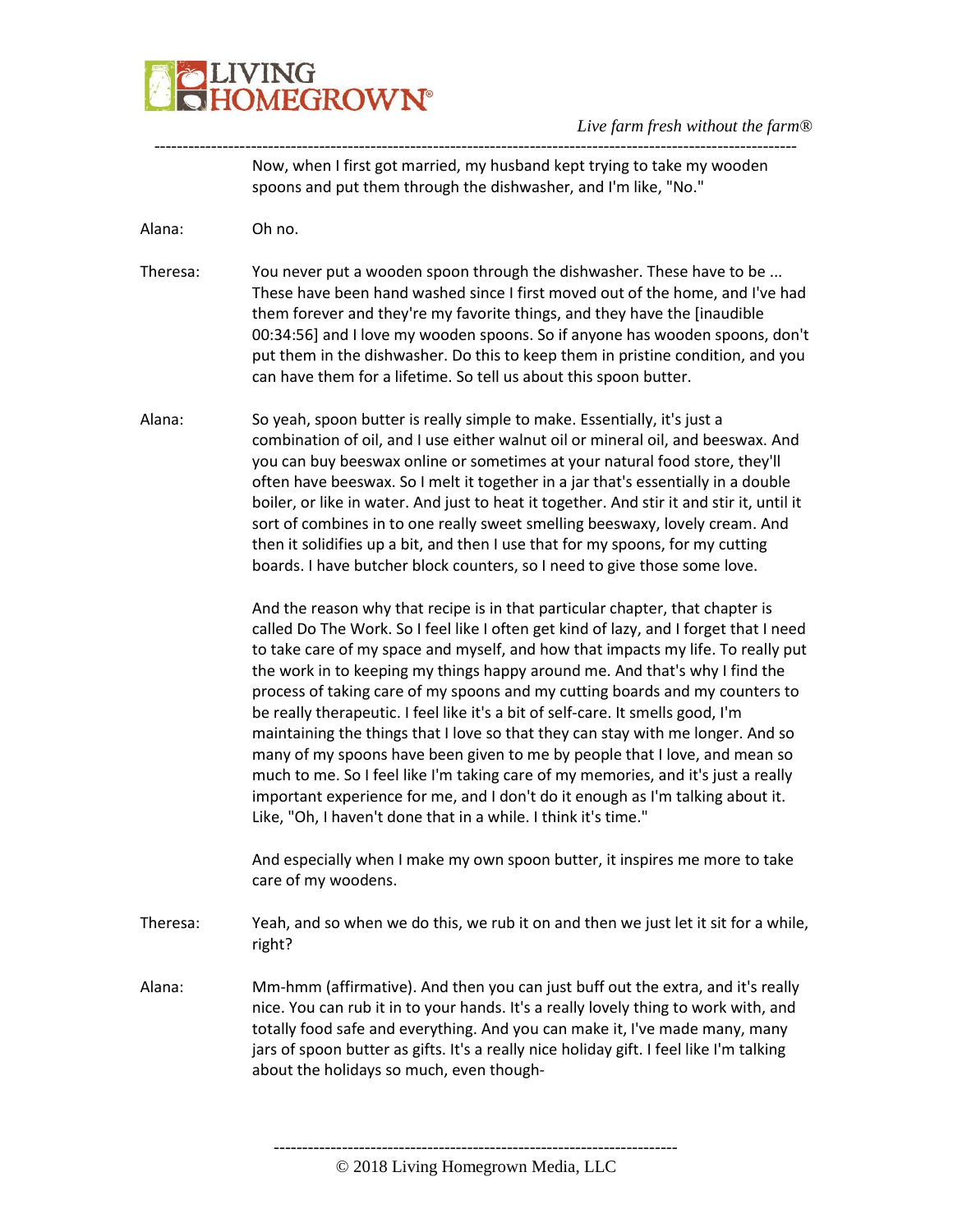

| I know, it's so funny. It's June really, but that's okay. It's on our mind. Yeah.                                                                                                                                                                                                                                                                                                                                                                                                                                                                                                                                                                                                                                                                                                          |
|--------------------------------------------------------------------------------------------------------------------------------------------------------------------------------------------------------------------------------------------------------------------------------------------------------------------------------------------------------------------------------------------------------------------------------------------------------------------------------------------------------------------------------------------------------------------------------------------------------------------------------------------------------------------------------------------------------------------------------------------------------------------------------------------|
| But yeah, it's a really  It's a nice gift to give someone a little spoon butter, and<br>maybe a beautiful wooden spoon, and then they can have that and they can<br>take care of their spoon.                                                                                                                                                                                                                                                                                                                                                                                                                                                                                                                                                                                              |
| You know, that would make a wonderful housewarming gift as well.                                                                                                                                                                                                                                                                                                                                                                                                                                                                                                                                                                                                                                                                                                                           |
| Yeah.                                                                                                                                                                                                                                                                                                                                                                                                                                                                                                                                                                                                                                                                                                                                                                                      |
| Yeah.                                                                                                                                                                                                                                                                                                                                                                                                                                                                                                                                                                                                                                                                                                                                                                                      |
| It's actually, I've been told that it's good luck to give someone a wooden spoon<br>for their housewarming gift.                                                                                                                                                                                                                                                                                                                                                                                                                                                                                                                                                                                                                                                                           |
| Really? Okay, well then we definitely should do that. Yeah, I love what you're<br>saying though, about that and the memories. Especially things that have been<br>passed down through the family. That just makes it extra special and it gives you<br>a chance to have that moment to remember the person who gave it to you, and<br>your relationship with them. So in closing of our time together, I'd love for you<br>to talk about something else in the book that is kind of related to that, and it's<br>the art of slowing down. You have that as one of your chapters, about taking<br>notice of our food, and taking notice of the day. So is that one of your main<br>philosophies?                                                                                            |
| Oh yeah, that's one that I work towards so much, because I find that it just<br>makes a huge difference for me. And one of the things that I write about in that<br>chapter, are kind of  I almost have to play little tricks on myself to get myself<br>to slow down. So I will often, I love to have flowers in the house, and I will often<br>walk out in to my yard and spend a few minutes just picking  They might be<br>weeds, things that are flowery. And I take a few minutes to just walk around the<br>perimeter of my yard, and take a few minutes to put together in a way that I<br>love in a jar, and just those few minutes, they will enhance my day, even if I feel<br>like I can't.                                                                                    |
| Especially in those days where I'm like, "Oh, I can't even catch my breath."<br>That's always a sign that I need to catch my breath. And that there's always a<br>moment. It's like, we just have to create it. We have to make time ourselves. So<br>I have to always remember that I can always be five minutes late to something,<br>and spend those five minutes just sitting out under my apple tree, just enjoying<br>it. And it will change the whole course of the day. Especially around cooking,<br>and eating. I am so often just banging around the kitchen, trying to get dinner<br>out quickly, criticizing myself for there's dishes everywhere, and I'm moving<br>quickly and it's just like, "Okay, take a breath. It's okay. The world I not ending.<br>Just slow down." |
|                                                                                                                                                                                                                                                                                                                                                                                                                                                                                                                                                                                                                                                                                                                                                                                            |